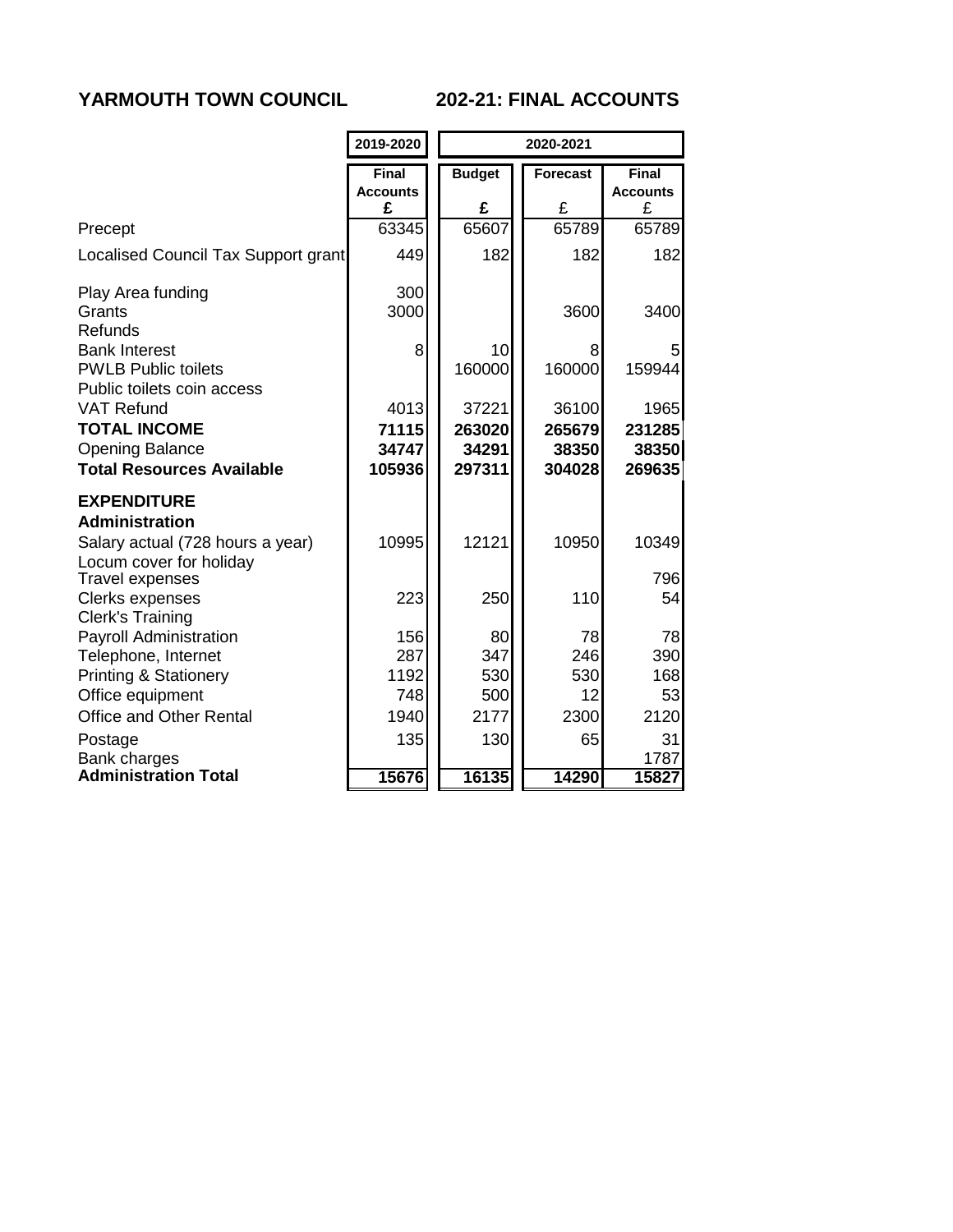### **YARMOUTH TOWN COUNCIL 202-21: FINAL ACCOUNTS**

|                                                            | 2019-2020            | 2020-2021     |          |                      |
|------------------------------------------------------------|----------------------|---------------|----------|----------------------|
|                                                            | <b>Final</b>         | <b>Budget</b> | Forecast | <b>Final</b>         |
|                                                            | <b>Accounts</b><br>£ | £             | £        | <b>Accounts</b><br>£ |
| <b>General Council</b>                                     |                      |               |          |                      |
| Insurance                                                  | 494                  | 504           | 511      | 511                  |
| <b>Audit Fee</b>                                           | 485                  | 500           | 510      | 490                  |
| <b>Subscriptions</b>                                       | 475                  | 524           | 564      | 422                  |
| Grants                                                     | 9635                 | 10000         | 10000    | 10338                |
| Publicity                                                  | 525                  | 250           | 86       | 86                   |
| Advertising                                                | 63                   | 200           |          |                      |
| Hire of premises                                           | 364                  | 380           |          |                      |
| Legal/professional fees                                    | 5003                 |               |          |                      |
| Web-based facilities                                       | 900                  |               | 150      | 13                   |
| <b>Members' Training</b>                                   |                      | 100           |          |                      |
| Mayor's Allowance                                          | 260                  | 150           | 2540     | 1671                 |
| Mayor's Award                                              | 130                  | 150           | 130      | 132                  |
| Flags                                                      | 222                  | 200           | 265      | 265                  |
| <b>Wreaths/Christmas Tree</b>                              | 285                  | 250           | 275      | 275                  |
| Other projects                                             |                      |               |          |                      |
| Loan charges                                               | 3574                 | 8041          | 3574     | 1787                 |
| <b>Election expenses</b>                                   |                      | 1500          |          |                      |
| <b>General Council Total</b>                               | 22414                | 22749         | 18605    | 15991                |
| <b>Maintenance, Parks and Open</b>                         |                      |               |          |                      |
| <b>Spaces</b>                                              |                      |               |          |                      |
| <b>Cemetery Ground Mntnce</b>                              | 952                  | 1294          | 666      | 1000                 |
| <b>Mount Ground Maintenance</b>                            | 632                  | 645           | 668      | 668                  |
| Town Green grasscutting                                    | 1373                 | 1630          | 710      | 710                  |
| Town Green other                                           | 830                  | 2500          | 6300     | 4207                 |
| <b>Dscrtnry Services: Green areas</b>                      | 227                  | 1091          | 576      | 551                  |
| Seats/Shelters/litter                                      | 1360                 | 1200          | 472      | 56                   |
| <b>Bins/Signs/Flagpoles</b><br>Playground repairs & mntnce | 470                  | 200           |          |                      |
| <b>Orchard Maintenance</b>                                 | 6414                 | 100           |          |                      |
| Otther grounds maintenance                                 |                      | 1420          | 779      | 665                  |
| <b>IWC Devolved Services</b>                               | 12907                | 175510        | 170856   | 6603                 |
| <b>Environmental Officer</b>                               | 260                  | 280           | 290      |                      |
| <b>Playground Inspection</b>                               | 76                   | 80            | 79       | 79                   |
| Y'mouth Church grounds Mtnce                               |                      |               |          |                      |
| <b>Thorley Churchyard Mntnce</b>                           |                      | 350           |          |                      |
| <b>Parks and Open Spaces Total</b>                         | 25501                | 186300        | 181395   | 14539                |
| <b>VAT</b>                                                 | 3921                 | 37221         | 36100    | 2124                 |
| <b>TOTAL EXPENDITURE</b>                                   | 67587                | 262405        | 250390   | 48481                |
| <b>Closing Balance</b>                                     | 38350                | 34906         | 53638    | 221154               |